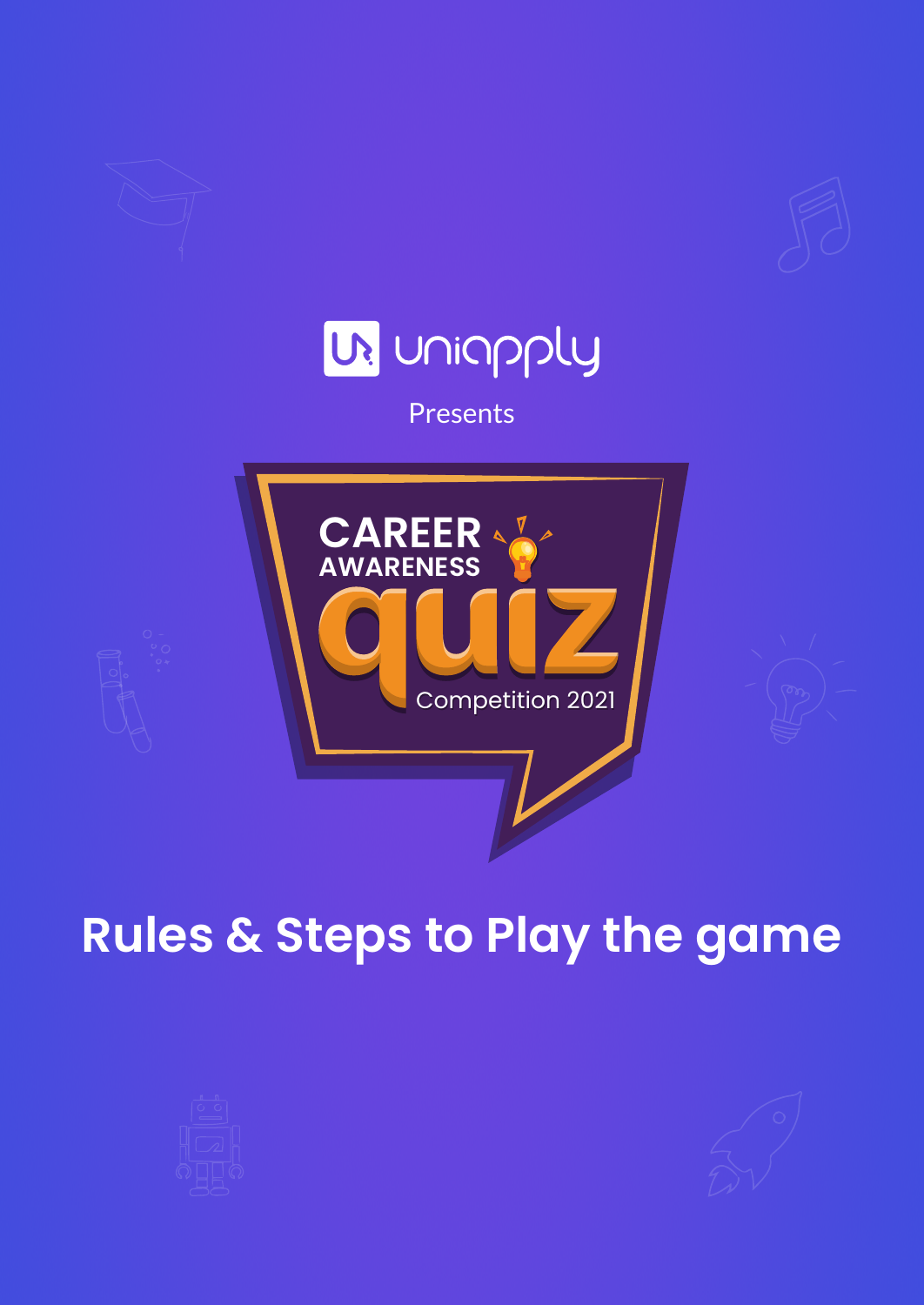## **How to play the Quiz!**

#### **Steps to Login:**

1. A) Participants are requested to Click on the **Quiz URL** which has been shared with them on their respective Email ID.

OR

B) If the URL is not clickable then **Scan the QR Code** attached in the mail and enter the game code

2. Enter your basic details such as a nickname, school name, class, and all the required details to log in to the quiz page. (**This is not required for participants who are playing in a team format**)

| <b>UN</b> Uniapply                          |
|---------------------------------------------|
| QUICK TELL US ABOUT YOURSELF!               |
| Fill out the following for the Trivia Game. |
| <b>Enter Nickname</b>                       |
| <b>Enter Email</b>                          |
| Enter your team name below.                 |
|                                             |
| Enter your school name below.               |

Fig 1: Participants are requested to enter their details here

3. After login, please wait for the host to start the game.

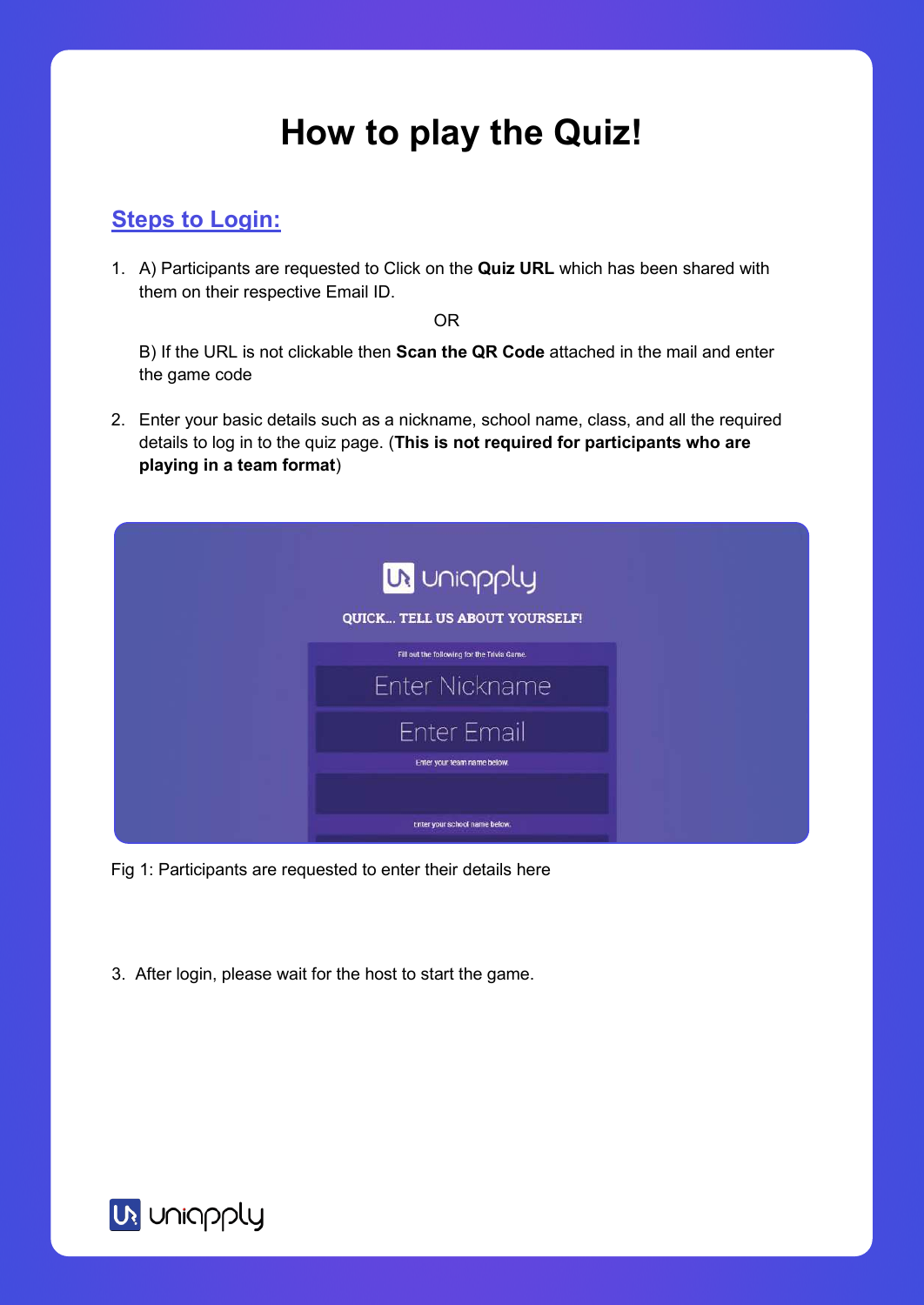

Fig 2: Participants are requested to wait for the host to start their game after login

### **Quiz Format for Round 1:**

- 1. Round 1 of the Career quiz format will be played on the **Fastest finger First** format where the player earns more points the faster they answer the question correctly.
- 2. Round 1 will consist of 15 questions where overall points per question will be 100

| UR Uniapply<br>Senior Category Single (Slot 7)<br>Compete as a team to win!                                             | 200       |
|-------------------------------------------------------------------------------------------------------------------------|-----------|
| This Trivia Game has 15 question(s).<br>Questions will get updated by your host.                                        |           |
| When people speak what is known as the "Lord's Prayer", they ask the Lord to "give us this day our daily ____________". |           |
| 80 Points<br>0:12                                                                                                       |           |
| A. Teaching                                                                                                             |           |
| <b>B.</b> Bread                                                                                                         |           |
|                                                                                                                         | C. Breath |

Fig 3: Participants will be displayed the questions in the given format on their desktop/mobiles

3. The score of the players will be calculated depending on the accuracy and speed of response.